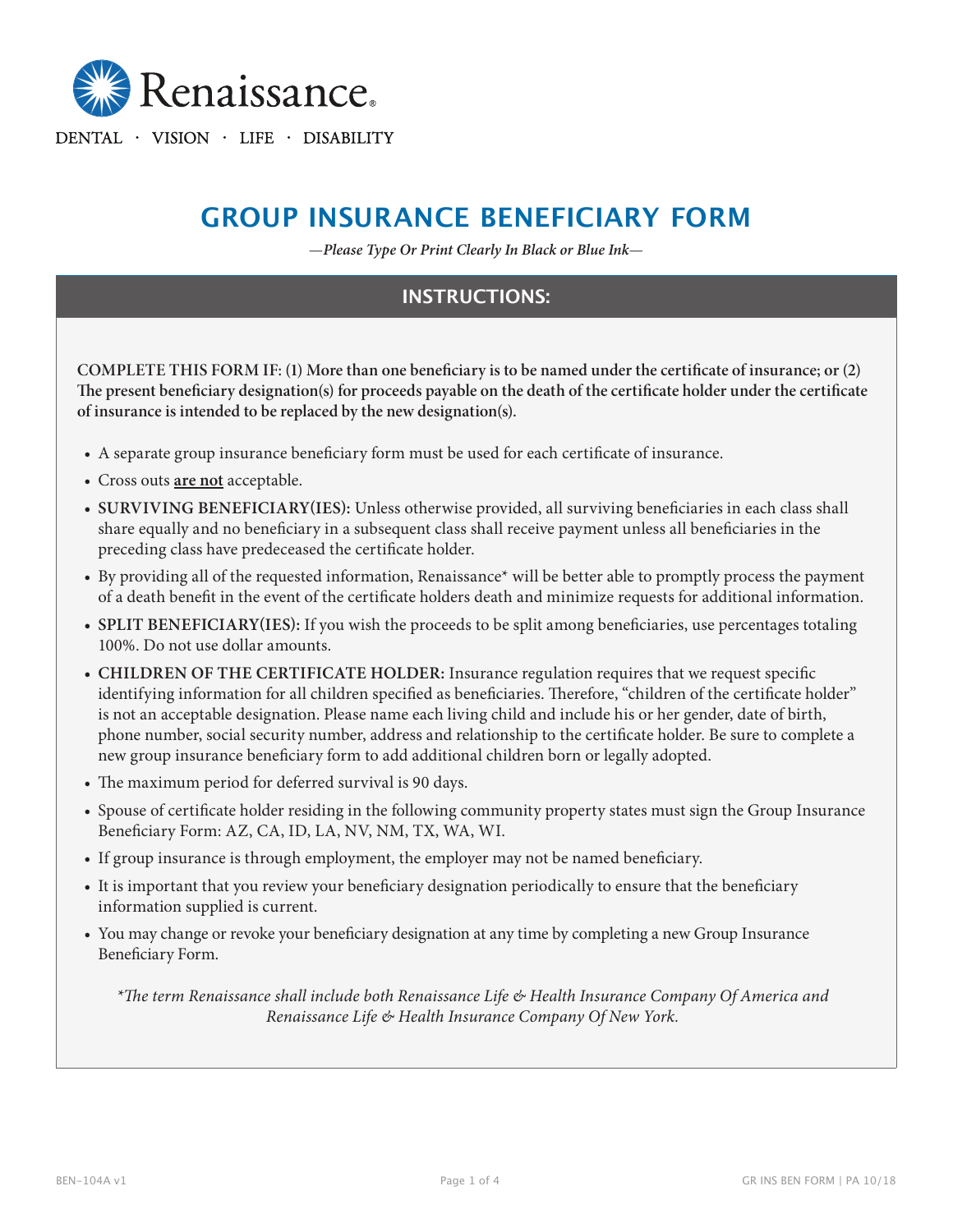| SECTION I   CERTIFICATE HOLDER INFORMATION      |                             |        |                                |        |           |
|-------------------------------------------------|-----------------------------|--------|--------------------------------|--------|-----------|
| Certificate Holder Full Name (Last, First, MI): |                             |        | <b>Social Security Number:</b> |        |           |
|                                                 |                             |        | <b>Phone Number:</b>           |        |           |
| Street Address (Include Apt#/Suite):            |                             | City:  |                                | State: | ZIP Code: |
| <b>Employer/Group Name:</b>                     | <b>Group Policy Number:</b> | Email: |                                |        |           |

|    | <b>SECTION II   PRIMARY BENEFICIARY(IES)</b>      |                            |              |                               |                        |              |
|----|---------------------------------------------------|----------------------------|--------------|-------------------------------|------------------------|--------------|
|    | <b>Beneficiary(ies) Name</b><br>(Last, First, MI) | Male $(M)$<br>Female $(F)$ | Relationship | Date of Birth<br>(mm/dd/yyyy) | Social Security Number | % of Benefit |
| 1. |                                                   | $\Box M \Box F$            |              |                               |                        |              |
| 2. |                                                   | $\Box M \Box F$            |              |                               |                        |              |
| 3. |                                                   | $\Box M \Box F$            |              |                               |                        |              |

# **BENEFIT PERCENTAGE MUST TOTAL: 100%\***

|    | <b>Beneficiary(ies) Address</b><br>( <i>Include Apt#/Suite</i> ) | <b>Phone Number</b> | <b>City</b> | <b>State</b> | <b>ZIP Code</b> |
|----|------------------------------------------------------------------|---------------------|-------------|--------------|-----------------|
| 1. |                                                                  |                     |             |              |                 |
| 2. |                                                                  |                     |             |              |                 |
| 3. |                                                                  |                     |             |              |                 |

# **SECTION III | CONTINGENT BENEFICIARY(IES)**

*I wish the following to receive proceeds ONLY if the primary beneficiary(ies) stated above all die before the certificate holder.*

|    | <b>Contingent Beneficiary(ies) Name</b><br>(Last, First, MI) | Male $(M)$<br>Female $(F)$ | Relationship | <b>Date of Birth</b> $\begin{bmatrix} \text{mm}/d d/\text{yyy} \end{bmatrix}$ | Social Security Number | % of Benefit |
|----|--------------------------------------------------------------|----------------------------|--------------|-------------------------------------------------------------------------------|------------------------|--------------|
| 1. |                                                              | $\Box M \Box F$            |              |                                                                               |                        |              |
| 2. |                                                              | $\Box M \Box F$            |              |                                                                               |                        |              |
| 3. |                                                              | $\Box M \Box F$            |              |                                                                               |                        |              |

## **BENEFIT PERCENTAGE MUST TOTAL: 100%\***

|    | <b>Contingent Beneficiary(ies) Address</b><br>(Include Apt#/Suite) | <b>Phone Number</b> | City | <b>State</b> | <b>ZIP Code</b> |
|----|--------------------------------------------------------------------|---------------------|------|--------------|-----------------|
| 1. |                                                                    |                     |      |              |                 |
| 2. |                                                                    |                     |      |              |                 |
| 3. |                                                                    |                     |      |              |                 |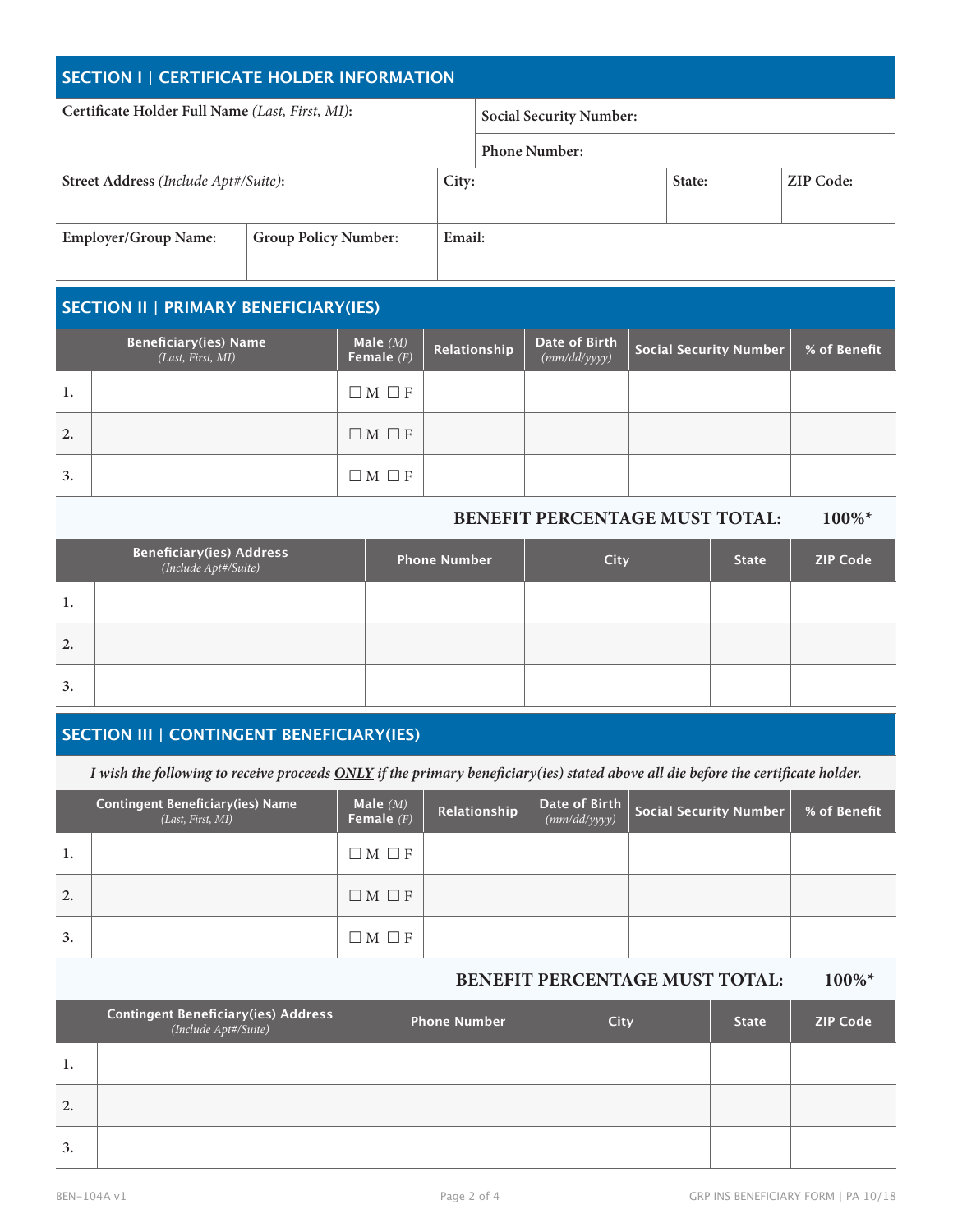# **SECTION IV | CONTINGENT BENEFICIARY(IES)**

*I wish the following to receive proceeds ONLY if the primary beneficiary(ies) stated above all die before the certificate holder.*

|    | <b>Contingent Beneficiary(ies) Name</b><br>(Last, First, MI) | Male $(M)$<br>Female $(F)$ | Relationship | <b>Date of Birth</b> $\begin{bmatrix} \text{mm}/d d/\text{yyy} \end{bmatrix}$ | Social Security Number | % of Benefit |
|----|--------------------------------------------------------------|----------------------------|--------------|-------------------------------------------------------------------------------|------------------------|--------------|
| 1. |                                                              | $\Box M \Box F$            |              |                                                                               |                        |              |
| 2. |                                                              | $\Box M \Box F$            |              |                                                                               |                        |              |
| 3. |                                                              | $\Box M \Box F$            |              |                                                                               |                        |              |

#### **BENEFIT PERCENTAGE MUST TOTAL: 100%\***

|    | <b>Contingent Beneficiary(ies) Address</b><br>( <i>Include Apt#/Suite</i> ) | <b>Phone Number</b> | <b>City</b> | <b>State</b> | <b>ZIP Code</b> |
|----|-----------------------------------------------------------------------------|---------------------|-------------|--------------|-----------------|
| 1. |                                                                             |                     |             |              |                 |
| 2. |                                                                             |                     |             |              |                 |
| 3. |                                                                             |                     |             |              |                 |

|                                                                        | *Add Future Children as Split Beneficiaries: $\Box$ Yes $\Box$ No (Please refer to the definition of child in your certificate of insurance.) |
|------------------------------------------------------------------------|-----------------------------------------------------------------------------------------------------------------------------------------------|
|                                                                        | If you elect to "Add Future Children as Split Beneficiaries", all current and future children will be added as beneficiaries with             |
| the percentage of benefit equally split among all child beneficiaries. |                                                                                                                                               |

**TRUST AS BENEFICIARY:** *(Complete this section only if you are naming a trust as beneficiary and the trust document will govern the disposition of the death benefit proceeds. A valid trust document must be in existence prior to naming the trust as Beneficiary.)*

|  |  | <b>Must Check One:</b> $\Box$ Primary $\Box$ Contingent |  |  | <b>Must Check One:</b> $\Box$ Revocable Trust $\Box$ Irrevocable Trust |
|--|--|---------------------------------------------------------|--|--|------------------------------------------------------------------------|
|--|--|---------------------------------------------------------|--|--|------------------------------------------------------------------------|

**Trust Name Trust Date** *(mm/dd/yyyy)* **Trust Tax ID Number**

**Trustee Name(s) Street Address** *(Street, City, State, ZIP)* **Percentage**

*Unless otherwise provided, all beneficiaries in a class who survive the Certificate holder shall share the death benefit equally, and no beneficiary in a subsequent class shall receive payment unless all beneficiaries in the preceding class have predeceased the certificate holder.*

### **SECTION V | SUGGESTED PHRASEOLOGY FOR DESIGNATION OF BENEFICIARIES**

| Type                                                                                                                                       | Language                                                                                                |
|--------------------------------------------------------------------------------------------------------------------------------------------|---------------------------------------------------------------------------------------------------------|
| 1. Certificate holder's estate                                                                                                             | <b>Executors or Administrators of Certificate holder's Estate</b>                                       |
| 2. One beneficiary of a class                                                                                                              | Mary Doe, wife (not Mrs. John Doe)                                                                      |
| 3. Two or more beneficiaries of a class                                                                                                    | Jane Doe, daughter, and James Doe, son                                                                  |
| 4. Unequal portions                                                                                                                        | Jane Doe, daughter, three-fourths (75%) and James Doe, son, one-fourth (25%)                            |
| 5. Deceased primary beneficiary's share to go to secondary<br>beneficiary and not to be divided between surviving<br>primary beneficiaries | Jane Doe, daughter, and James Doe, son, however, if Jane Doe shall go to<br>her children.               |
| 6. Creditor                                                                                                                                | ABC Bank, as its interest may appear; balance, if any, to                                               |
| 7. Trustee                                                                                                                                 | ABC Bank, as trustee under trust agreement dated                                                        |
| 8. Testamentary Trustee                                                                                                                    | The qualified testamentary trustee(s), under the Certificate holder's Last Will and<br><b>Testament</b> |